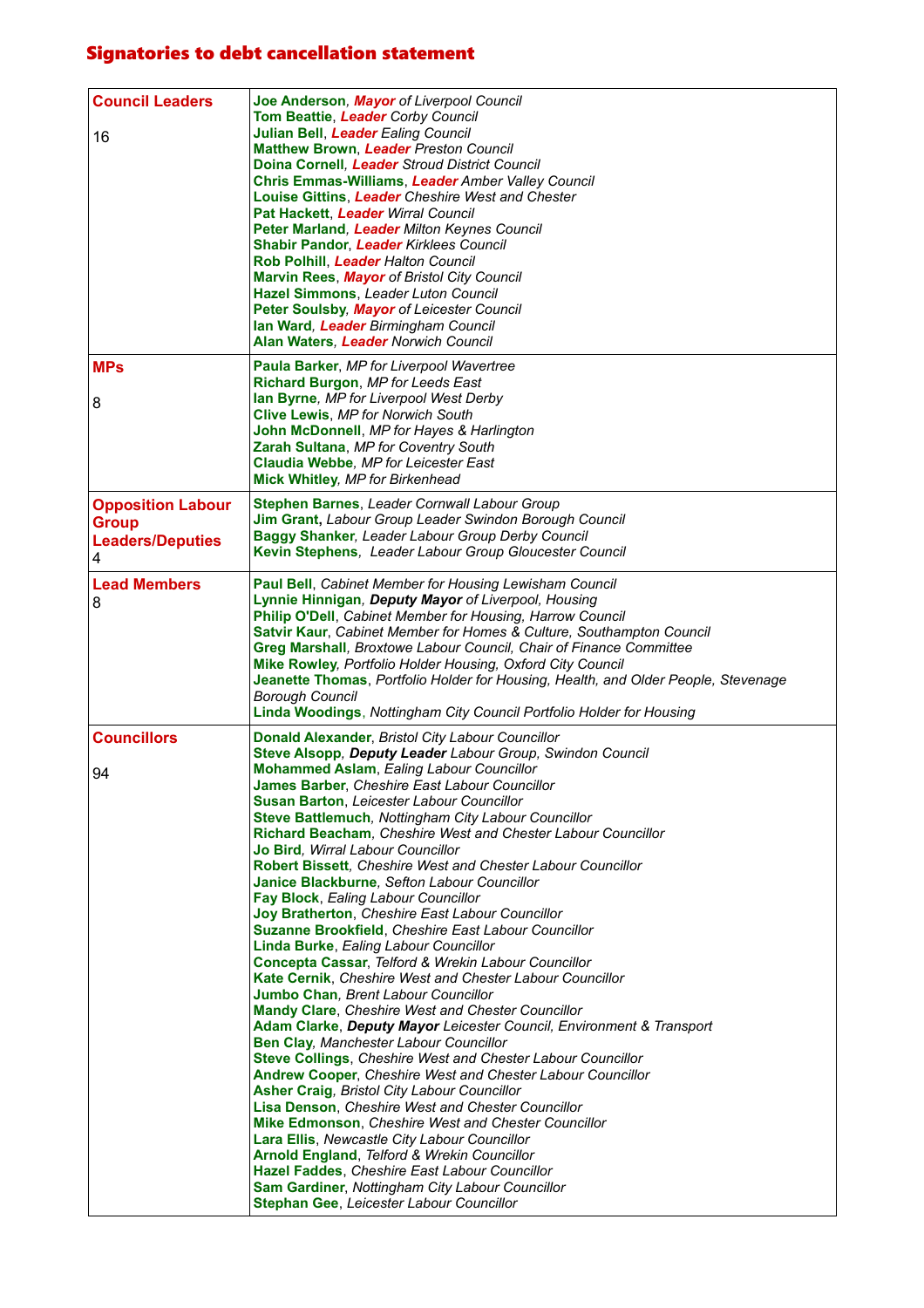|                       | <b>Gareth Gould, Cheshire West and Chester Labour Councillor</b><br><b>Sam Gorst, Assistant Cabinet member Housing, Liverpool</b><br>Elizabeth Grey, Wirral Labour Councillor<br>Sean Halsall, Sefton Labour Councillor<br><b>Carolyn Healey, Telford &amp; Wrekin Labour Councillor</b><br><b>Maxine Henson, Labour Councillor Harrow</b><br>Stephen Hogben, Cheshire West Labour Councillor<br>Vanessa Holt, Telford Labour Councillor<br><b>Phil Jackson, Nottingham City Labour Councillor</b><br>David Jenkins, Leeds Labour Councillor<br>Maria Joannou, Nottingham City Labour Councillor<br><b>Brian Kenny, Wirral Labour Councillor</b><br>Pavlos Kotsonis, Nottingham City Labour Councillor<br><b>Dorothy Kirk, Cornwall Labour Councillor</b><br>Jayne Kirkham, Cornwall Labour Councillor<br>Patrick Kitterick, Leicester Labour Councillor<br>James Lavery, Telford & Wrekin Councillor<br><b>Chantal Lee, Nottingham City Labour Councillor</b><br><b>Anita Leech, Deputy Leader Wirral Council</b><br>James Lewis, Deputy Leader Leeds Council<br><b>Sheila Little, Cheshire West and Chester Labour Councillor</b><br>Mary Locke, Birmingham Labour Councillor<br>Janine Lowrey, Swindon Labour Councillor<br><b>Barry Margetts, Southampton Labour Councillor</b><br>A J Matsuko, Nottingham City Labour Councillor<br><b>Catherine McEwing, Southampton Labour Councillor</b><br>Angela McLements, Telford & Wrekin Labour Councillor<br><b>Isabel McNab, Corby Labour Councillor</b><br>Nicole Meardon, Cheshire West and Chester Labour Councillor<br>Sajid Mohammed, Nottingham City Labour Councillor<br>Joanne Moorcroft, Cheshire West and Chester Labour Councillor<br>Christina Musprat, Wirral Labour Councillor<br>Danny Myers, Deputy Mayor Leicester Council,<br><b>Jacky Nangreave, Leicester Labour Councillor</b><br>Louise Nixon, Stafford Labour Councillor<br><b>Kallum Noland, Rochdale Labour Councillor</b><br>Tony Norbury, Wirral Labour Councillor<br>Gary O'Donnell, Leicester Labour Councillor<br>Lauren O'Grady, Nottingham City Labour Councillor<br>Richard Overton, Telford & Wrekin Labour Councillor<br>Gillian Pardesi, Stafford Labour Councillor<br><b>Nathan Pardoe, Cheshire West and Chester Labour Councillor</b><br>Nadine Peatfield, Deputy Leader Labour Group Derby Council<br>Ruth Pickersgill, Bristol City Labour Councillor<br><b>Diane Roberts.</b> Cheshire West and Chester Labour Councillor<br>Anjona Roy, Northamptonshire Labour Councillor<br>Kevin Ritchie, Leeds Labour Councillor<br>Vijay Singh Riyait, Leicester Labour Councillor<br>Peter Rooney, Cheshire West and Chester Labour Councillor<br><b>Bob Rudd, Cheshire West and Chester Labour Councillor</b><br>Jo Sargeant, Bristol City Labour Councillor<br><b>Karen Shore, Cheshire West and Chester Labour Councillor</b><br>Lena Simic, Liverpool Labour Councillor<br><b>Audrey Smith, Calderdale Labour Councillor</b><br>Dave Smith, Blackburn & Darwen Labour Councillor<br>Sarah Spoor, Wirral Labour Councillor<br>Daniel Stone, Haringey Labour Councillor<br><b>Chris Summers, Ealing Labour Councillor</b><br>Lauren Townsend, Milton Keynes Labour Councillor<br><b>Christine Warner, Cheshire West and Chester Labour Councillor</b><br>Janette Williamson, Wirral Labour Councillor |
|-----------------------|------------------------------------------------------------------------------------------------------------------------------------------------------------------------------------------------------------------------------------------------------------------------------------------------------------------------------------------------------------------------------------------------------------------------------------------------------------------------------------------------------------------------------------------------------------------------------------------------------------------------------------------------------------------------------------------------------------------------------------------------------------------------------------------------------------------------------------------------------------------------------------------------------------------------------------------------------------------------------------------------------------------------------------------------------------------------------------------------------------------------------------------------------------------------------------------------------------------------------------------------------------------------------------------------------------------------------------------------------------------------------------------------------------------------------------------------------------------------------------------------------------------------------------------------------------------------------------------------------------------------------------------------------------------------------------------------------------------------------------------------------------------------------------------------------------------------------------------------------------------------------------------------------------------------------------------------------------------------------------------------------------------------------------------------------------------------------------------------------------------------------------------------------------------------------------------------------------------------------------------------------------------------------------------------------------------------------------------------------------------------------------------------------------------------------------------------------------------------------------------------------------------------------------------------------------------------------------------------------------------------------------------------------------------------------------------------------------------------------------------------------------------------------------------------------------------------------------------------------------------------------------------------------------------------------------------------------------------------------------------------------------------------------------------------------------------------------------------------------------------------------------------------------------------------------------------------------------------------------------------------------------------------------------------------------------------------------------------|
|                       | Ross Willmott, Leicester Labour Councillor<br><b>Charlie Wilson, Milton Keynes Councillor</b><br>Cate Woodward, Nottingham City Labour Councillor<br><b>Wendy Young, Newcastle City Labour Councillor</b>                                                                                                                                                                                                                                                                                                                                                                                                                                                                                                                                                                                                                                                                                                                                                                                                                                                                                                                                                                                                                                                                                                                                                                                                                                                                                                                                                                                                                                                                                                                                                                                                                                                                                                                                                                                                                                                                                                                                                                                                                                                                                                                                                                                                                                                                                                                                                                                                                                                                                                                                                                                                                                                                                                                                                                                                                                                                                                                                                                                                                                                                                                                                |
| <b>CLPs/ officers</b> | Matthew Bradley, Membership Secretary Shipley Labour Party                                                                                                                                                                                                                                                                                                                                                                                                                                                                                                                                                                                                                                                                                                                                                                                                                                                                                                                                                                                                                                                                                                                                                                                                                                                                                                                                                                                                                                                                                                                                                                                                                                                                                                                                                                                                                                                                                                                                                                                                                                                                                                                                                                                                                                                                                                                                                                                                                                                                                                                                                                                                                                                                                                                                                                                                                                                                                                                                                                                                                                                                                                                                                                                                                                                                               |
| 17                    | <b>Kate Ewert, Chair South East Cornwall Labour Party</b><br>Alan Gibbons, Secretary Liverpool Walton Labour Party<br>Tim Hayden, Chair Liverpool Riverside Labour Party                                                                                                                                                                                                                                                                                                                                                                                                                                                                                                                                                                                                                                                                                                                                                                                                                                                                                                                                                                                                                                                                                                                                                                                                                                                                                                                                                                                                                                                                                                                                                                                                                                                                                                                                                                                                                                                                                                                                                                                                                                                                                                                                                                                                                                                                                                                                                                                                                                                                                                                                                                                                                                                                                                                                                                                                                                                                                                                                                                                                                                                                                                                                                                 |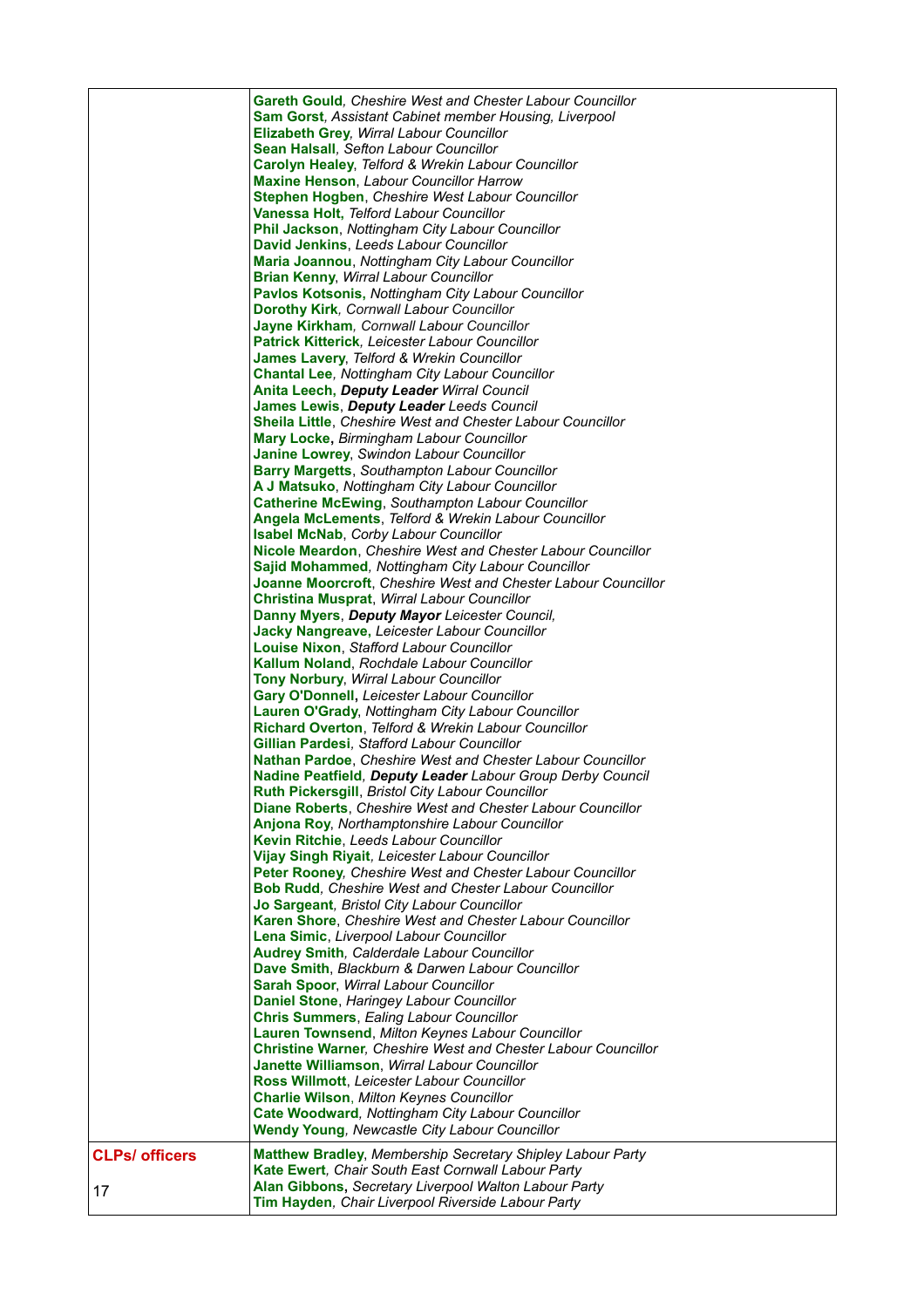|                                 | David Hide, Secretary Horsham Labour Party<br>Nina Houghton, Chair Liverpool Wavertree Labour Party<br><b>Leicester West Labour Party EC</b><br><b>Liverpool Garston &amp; Halewood Labour Party EC</b><br><b>Liverpool Riverside Labour Party EC</b><br><b>Will McMahon, Chair Chipping Barnet Labour Party</b><br><b>New Forest East Labour Party EC</b><br>John Orr, Chair Milton Keynes Labour Party<br>Emma Saunders, Chair Leicester West Labour Party<br><b>South East Cornwall Labour Party EC</b><br>Hilary Williams, Membership Secretary, Liverpool Wavertree Labour Party<br>Anthony Wong, BAME Secretary Garston & Halewood Labour Party                                                                                                                                                                                                                                                                                                                                                                                                                                                                                                                                                                                                                                                                                                                                                                                                                                                                                                                                                                                                                                                                                                                                                                                                                                                                                                                                                                                                                                                                                                        |
|---------------------------------|--------------------------------------------------------------------------------------------------------------------------------------------------------------------------------------------------------------------------------------------------------------------------------------------------------------------------------------------------------------------------------------------------------------------------------------------------------------------------------------------------------------------------------------------------------------------------------------------------------------------------------------------------------------------------------------------------------------------------------------------------------------------------------------------------------------------------------------------------------------------------------------------------------------------------------------------------------------------------------------------------------------------------------------------------------------------------------------------------------------------------------------------------------------------------------------------------------------------------------------------------------------------------------------------------------------------------------------------------------------------------------------------------------------------------------------------------------------------------------------------------------------------------------------------------------------------------------------------------------------------------------------------------------------------------------------------------------------------------------------------------------------------------------------------------------------------------------------------------------------------------------------------------------------------------------------------------------------------------------------------------------------------------------------------------------------------------------------------------------------------------------------------------------------|
| <b>Unions</b><br>5              | <b>Helen Field, Chair UNITE Community, Southampton</b><br>Ian Hodson, President BFAWU<br>Paul Kershaw, Chair Unite Housing Workers branch (LE 1111)<br><b>Steve Turner, Assistant General Secretary UNITE</b><br><b>UNITE Community Southampton Area</b><br>Sarah Woolley, General Secretary BFAWU                                                                                                                                                                                                                                                                                                                                                                                                                                                                                                                                                                                                                                                                                                                                                                                                                                                                                                                                                                                                                                                                                                                                                                                                                                                                                                                                                                                                                                                                                                                                                                                                                                                                                                                                                                                                                                                           |
| <b>Other organisations</b><br>3 | <b>Labour Campaign for Council Housing</b><br><b>Labour Representation Committee</b><br><b>Swindon Tenants Campaign Group</b>                                                                                                                                                                                                                                                                                                                                                                                                                                                                                                                                                                                                                                                                                                                                                                                                                                                                                                                                                                                                                                                                                                                                                                                                                                                                                                                                                                                                                                                                                                                                                                                                                                                                                                                                                                                                                                                                                                                                                                                                                                |
| <b>Other individuals</b><br>43  | Joanne Anderson, Liverpool Riverside Labour Party<br>Rica Bird. Wirral South CLP<br>Paul Brooks, Wallasey Labour Party<br>Phillip Brooks, Wallasey Labour Party<br>Kevin Byrne, Liverpool Riverside Labour Party<br><b>Chris Charnley, Chorley</b><br>Michelle Charters, Liverpool Riverside Labour Party<br>Barbara Cairns, Leicester South Labour Party<br>Peta Carlino, Leicester West Labour Party<br>Anthony Curley, Liverpool Riverside Labour Party<br>Christine Davies, Milton Keynes Labour Party<br><b>George Downs, Liverpool Riverside Labour Party</b><br>Sarah Doyle, Liverpool Riverside Labour Party<br>Jennifer Forbes, ex-PPC Truro and Falmouth<br>Mat Flusk, Liverpool Riverside Labour Party<br>Henry Thurlow, Leicester South Labour Party<br>Ed Gommon, Liverpool Riverside Labour Party<br>Lisa Gaughan, Liverpool Riverside Labour Party<br>Yasmin Gazimova, Liverpool Riverside Labour Party<br>Jeremy Hawthorn, Liverpool Riverside Labour Party<br><b>Annette Hogarth, Leicester South Labour Party</b><br>Charlotte Holloway, ex-PPC Plymouth Moor View<br>Rose Hughes, Liverpool Riverside Labour Party<br>Karen Jonason, Liverpool Riverside Labour Party<br>Chris Jones, Liverpool Riverside Labour Party<br>Louise Leitch, Liverpool Riverside Labour Party<br>Kate Linnegar, ex-PPC North Swindon<br>Laura McAlpine, Harlow CLP<br>Frank McEntaggart, Wirral resident<br>James McDonald, Leicester South CLP<br>John McGrory, Leeds Central Labour Party<br>Cate Murphy, Liverpool Riverside Labour Party<br>Yasmin Nathani, Leicester Labour Party<br><b>Claire Plumb, Leicester South Labour Party</b><br><b>Sylvia Reid, Leicester South Labour Party</b><br>Kal Ross, Liverpool Riverside Labour Party<br><b>Brian Shakespeare, Chair Swindon Tenants Campaign Group</b><br>Chris de Soysa, Liverpool Riverside Labour Party<br>Micaela Tracey-Ramos, Liverpool Riverside Labour Party<br>Kuljit Singh Walia, Leicester South Labour Party<br><b>Gordon Waring, Liverpool Riverside Labour Party</b><br><b>Martin Wicks, Secretary Swindon Tenants Campaign Group</b><br>Harry Young, Liverpool Riverside Labour Party |